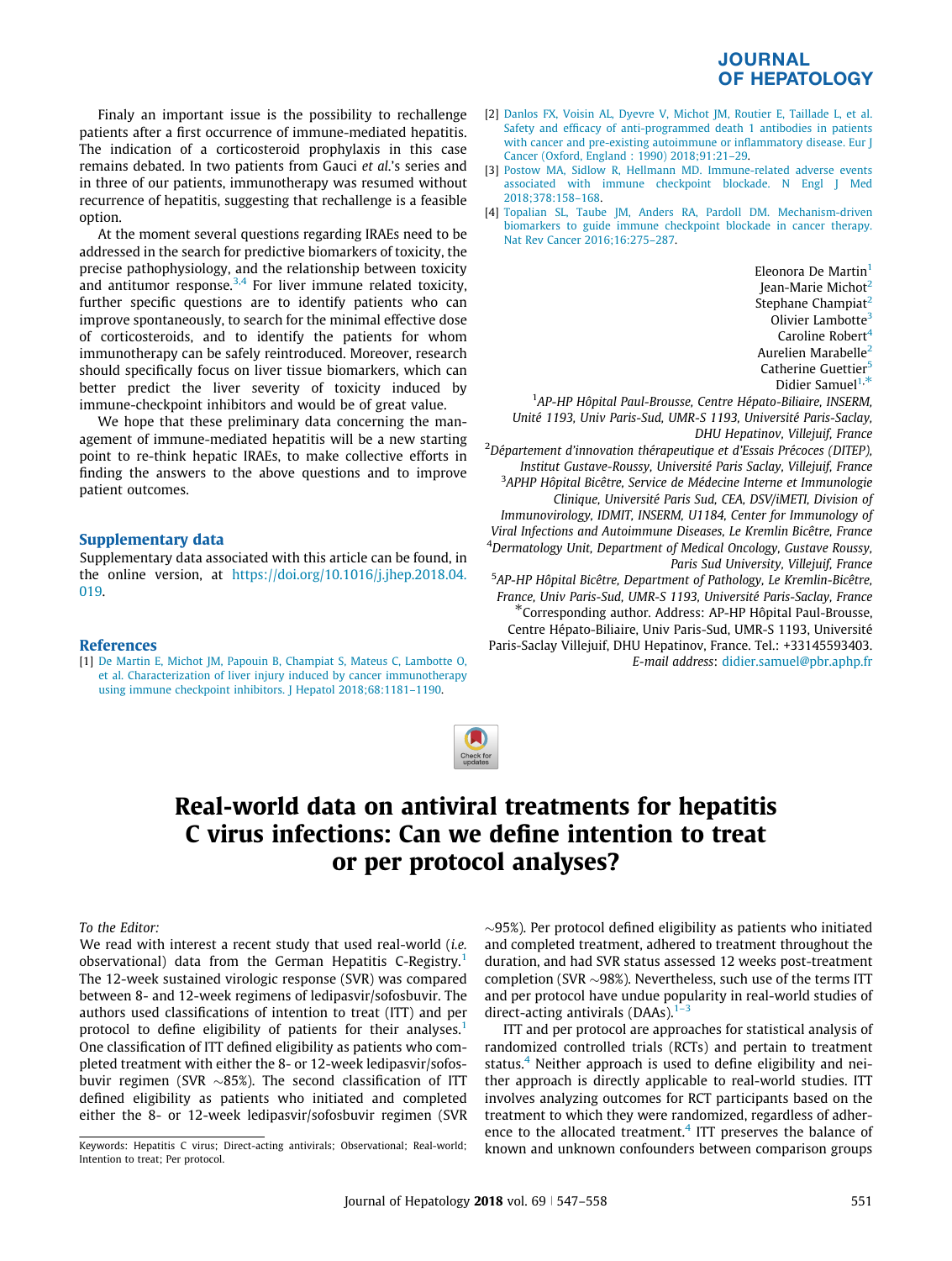## Letters to the Editor

(i.e. exchangeability), which is the key benefit of randomization for causal inference. In contrast, real-world studies have an inherent risk of confounding by indication, which no form of statistical adjustment can completely resolve.<sup>5</sup> Per protocol involves analyzing outcomes for participants based on adherence with the allocated treatment, which addresses the issue of treatment misclassification.[4](#page-0-0) The potential reduction in treatment misclassification comes with the trade-off of breaking randomization; a per protocol analysis effectively converts the trial to a quasi-experimental study.<sup>[4](#page-0-0)</sup>

The approach by Buggisch et  $al<sup>1</sup>$  $al<sup>1</sup>$  $al<sup>1</sup>$  and others is incompatible with ITT or per protocol definitions and raises serious concerns about overestimated SVR in real-world studies. To facilitate awareness of biasing mechanisms, the four possible types of HCV-infected patients who initiated DAAs in any real-world study regardless of treatment duration are illustrated (Fig. 1). The distribution of these four patient types across regimens (e.g. 8- or 12-weeks) ultimately determines the observed SVR incidence. Given that we cannot rely on randomization to designate treatment status as in an RCT and the planned treatment duration (8 weeks or 12 weeks) was not recorded in the registry, $1$  we must rely on exposure to treatment for eligibility. Treatment duration could have been modified based on an intermediate measure of response, which exacerbates the potential for confounding by indication. Nevertheless, we emphasize that all four patient types would be eligible for the analysis. Type 1 and 2 patients were followed through treatment completion and 12-week SVR assessment, and SVR was achieved by type 1 but not type 2 patients. Type 3 patients completed treatment, but the SVR status was unknown because of loss to follow-up (e.g. some barrier to care), whereas type 4 patients were lost to follow-up before completing treatment (e.g. side-effects or other reasons for discontinuation) and SVR status was also unknown. Buggisch et  $al<sup>1</sup>$  $al<sup>1</sup>$  $al<sup>1</sup>$  excluded type 4 patients because of missing SVR status, but these patients were eligible albeit unlikely to achieve SVR. In addition, the main analyses (labeled ''per protocol") excluded type 3 patients because of missing SVR status despite SVR being possible but unknown. Such exclusion relies on the unrealistic assumption that excluded cases were missing completely at random.<sup>6</sup> Non-random exclusion of patients based on outcome status leads to a selected population of patients who completed treatment and had a high probability of SVR. Even the lowest estimate of SVR reported in the study (85%) may be an overestimate.



Fig. 1. Distribution of patient types and follow-up in real-world studies of direct-acting antivirals for hepatitis C virus infections. (The diamond at 12 week follow-up for patient type 1 represents sustained virologic response (SVR) and the circle for type 2 represents no SVR. Patient types without these symbols indicate loss to follow-up.)

Observational analogues of ITT and per protocol can be estimated using a counterfactual framework,  $7\text{.8}$  but these methods also require addressing the problem of missing outcome data. Given well-known problems with complete case analysis, $\frac{6}{5}$  the challenge is how to handle patients with missing outcome data because of loss to follow-up. This challenge applies to RCTs and real-world studies, and no consensus has been established about the best approach. A simple approach is to designate worst-case and best-case scenarios, where none of the individuals with missing SVR status would have achieved SVR or all of the individuals would have achieved SVR, respectively. $9$  The range of estimates based on these designations can be informa-tive unless extensively missing SVR status is present.<sup>[9](#page-2-0)</sup> More sophisticated approaches include multiple imputation and inverse probability weighting, but these approaches are not necessarily superior in all scenarios. $9,10$ 

We conclude that the interpretation of favorable response with 8- or 12-week treatment and the observed small differences between these regimens is problematic. Some limitations of real-world data cannot be overcome. Sensitivity analyses and cautious interpretation are encouraged.

#### Financial support

The authors received no financial support to produce this manuscript.

#### Conflict of interest

The authors declare no conflicts of interest that pertain to this work.

Please refer to the accompanying ICMJE disclosure forms for further details.

#### Authors' contributions

RPO: Drafted the content. EWS: Critically revised the content.

#### Supplementary data

Supplementary data associated with this article can be found, in the online version, at [https://doi.org/10.1016/j.jhep.2018.02.](https://doi.org/10.1016/j.jhep.2018.05.003) [037.](https://doi.org/10.1016/j.jhep.2018.05.003)

#### References

- [1] [Buggisch P, Vermehren J, Mauss S, Gunther R, Schott E, Pathil A, et al.](http://refhub.elsevier.com/S0168-8278(18)32020-8/h0005) [Real-world effectiveness of 8 weeks treatment with ledipasvir/sofosbu](http://refhub.elsevier.com/S0168-8278(18)32020-8/h0005)[vir in chronic hepatitis C. J Hepatol 2018;68:663–671](http://refhub.elsevier.com/S0168-8278(18)32020-8/h0005).
- [2] [Zeng QL, Xu GH, Zhang JY, Li W, Zhang DW, Li ZQ, et al. Generic](http://refhub.elsevier.com/S0168-8278(18)32020-8/h0010) [ledipasvir-sofosbuvir for patients with chronic hepatitis C: A real-life](http://refhub.elsevier.com/S0168-8278(18)32020-8/h0010) [observational study. J Hepatol 2017;66:1123–1129.](http://refhub.elsevier.com/S0168-8278(18)32020-8/h0010)
- [3] [Fox DS, McGinnis JJ, Tonnu-Mihara IQ, McCombs JS. Comparative](http://refhub.elsevier.com/S0168-8278(18)32020-8/h0015) [treatment effectiveness of direct acting antiviral regimens for hepatitis](http://refhub.elsevier.com/S0168-8278(18)32020-8/h0015) [C: Data from the Veterans administration. J Gastroenterol Hepatol](http://refhub.elsevier.com/S0168-8278(18)32020-8/h0015) [2017;32:1136–1142.](http://refhub.elsevier.com/S0168-8278(18)32020-8/h0015)
- [4] [Shadish WR, Cook TD, Campbell DT. Experimental and quasi-experi](http://refhub.elsevier.com/S0168-8278(18)32020-8/h0020)[mental designs for generalized causal inference. Wadsworth Cengage](http://refhub.elsevier.com/S0168-8278(18)32020-8/h0020) [learning; 2002](http://refhub.elsevier.com/S0168-8278(18)32020-8/h0020).
- [5] [Bosco JL, Silliman RA, Thwin SS, Geiger AM, Buist DS, Prout MN, et al. A](http://refhub.elsevier.com/S0168-8278(18)32020-8/h0025) [most stubborn bias: no adjustment method fully resolves confounding](http://refhub.elsevier.com/S0168-8278(18)32020-8/h0025) [by indication in observational studies. J Clin Epidemiol 2010;63:64–74](http://refhub.elsevier.com/S0168-8278(18)32020-8/h0025).
- [6] [Greenland S, Finkle WD. A critical look at methods for handling missing](http://refhub.elsevier.com/S0168-8278(18)32020-8/h0030) [covariates in epidemiologic regression analyses. Am J Epidemiol](http://refhub.elsevier.com/S0168-8278(18)32020-8/h0030) [1995;142:1255–1264.](http://refhub.elsevier.com/S0168-8278(18)32020-8/h0030)
- [7] [Danaei G, Rodriguez LA, Cantero OF, Logan R, Hernan MA. Observational](http://refhub.elsevier.com/S0168-8278(18)32020-8/h0035) [data for comparative effectiveness research: an emulation of randomised](http://refhub.elsevier.com/S0168-8278(18)32020-8/h0035)